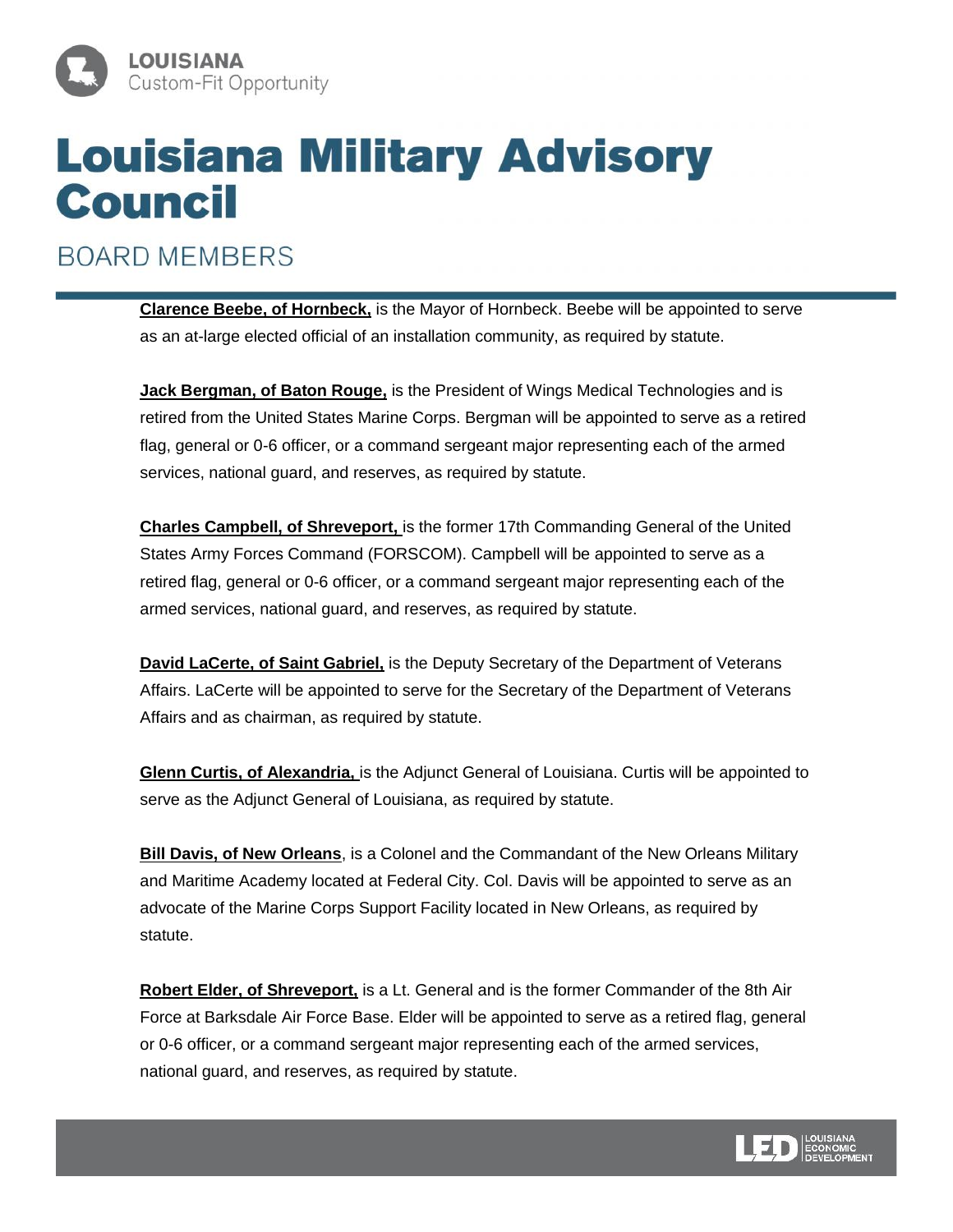

**BOARD MEMBERS** 

**Jim Hill, of Shreveport,** is an attorney with Smitherman Law Firm and is the Civilian Aide to the Secretary of the Army (CASA) for the state of Louisiana. Hill will be appointed to serve as a retired flag, general or 0-6 officer, or a command sergeant major representing each of the armed services, national guard, and reserves, as required by statute.

**Jack Humphries, of New Orleans,** is the Field Chair of the Louisiana Committee for Employer Support of the Guard and Reserve (ESGR). Humphries will be appointed to serve as the Chair of the Louisiana Employer Support of the Guard and Reserve, as required by statute.

**Brian Jakes, of Hammond**, is the CEO of Southeast Louisiana Area Health Education Center, Inc., and a West Point Military Academy Liaison Officer. Jakes will be appointed to serve as an at-large representative of national defense and homeland security businesses with operation in Louisiana, elected officials of an installation community, or president of a regional economic development organization, as required by statute.

**Steve Jordan, of Lake Charles,** is the Founder and President of Jordan Oil Company. Jordan will be appointed to serve as an at-large representative of national defense and homeland security businesses with operation in Louisiana, elected officials of an installation community, or president of a regional economic development organization, as required by statute.

**Bennett Landreneau, of Alexandria,** is the former Adjutant General for the Louisiana National Guard. Landreneau will be appointed to serve as a retired flag, general or 0-6 officer, or a command sergeant major representing each of the armed services, national guard, and reserves, and vice chairman, as required by statute.

**Nick Lorusso, of New Orleans,** is an attorney and a Louisiana State Representative. Lorusso will be appointed to serve as a designee of the Speaker of the House, as required by statute.

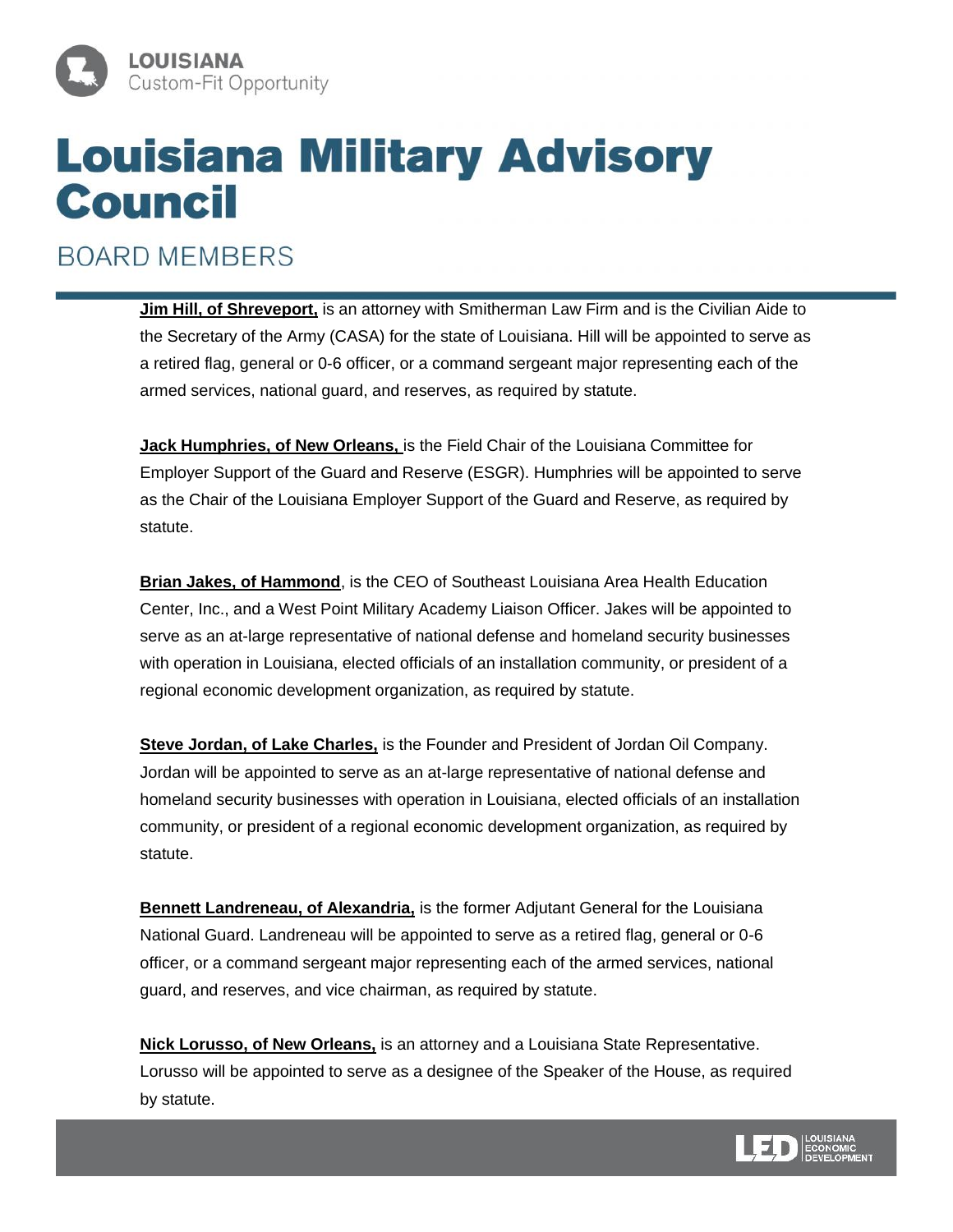

**BOARD MEMBERS** 

**Stan Mathes, of Belle Chasse,** is a Development Director of Plaquemines Parish and is the President of Callendar Commitment. Mathes will be appointed to serve as the President of Callendar Commitment, as required by statute.

**Stephen Moret, of Baton Rouge,** is the Secretary of the Department of Economic Development. Moret will be appointed to serve as the Secretary of the Department of Economic Development, as required by statute.

**Travis Greaves, of Baton Rouge,** is the Tax and Economic Policy Advisor in the Governor's Office. Greaves will be appointed to serve as a designee of the Governor, as required by statute.

**Deborah Randolph, of Alexandria,** is the President of the Central Louisiana Chamber of Commerce and the Legislative Director of Gold Weems Bruser Sues & Rundell Government Relations, LLC. Randolph will be appointed as an at-large representative of national defense and homeland security businesses with operation in Louisiana, elected officials of an installation community, or president of a regional economic development organization, as required by statute.

**Mike Reese, of Leesville,** is the President of Fort Polk Progress. Reese will be appointed to serve as the President of Fort Polk Progress, as required by statute.

**Ben Russo, of Rayne,** is the Director of Market Development, Contracts and Regulation at Cleco Power LLC. Russo will be appointed to serve as an at-large representative of national defense and homeland security business with operation in Louisiana, elected officials of an installation community, or president of a regional economic development organization, as required by statute.